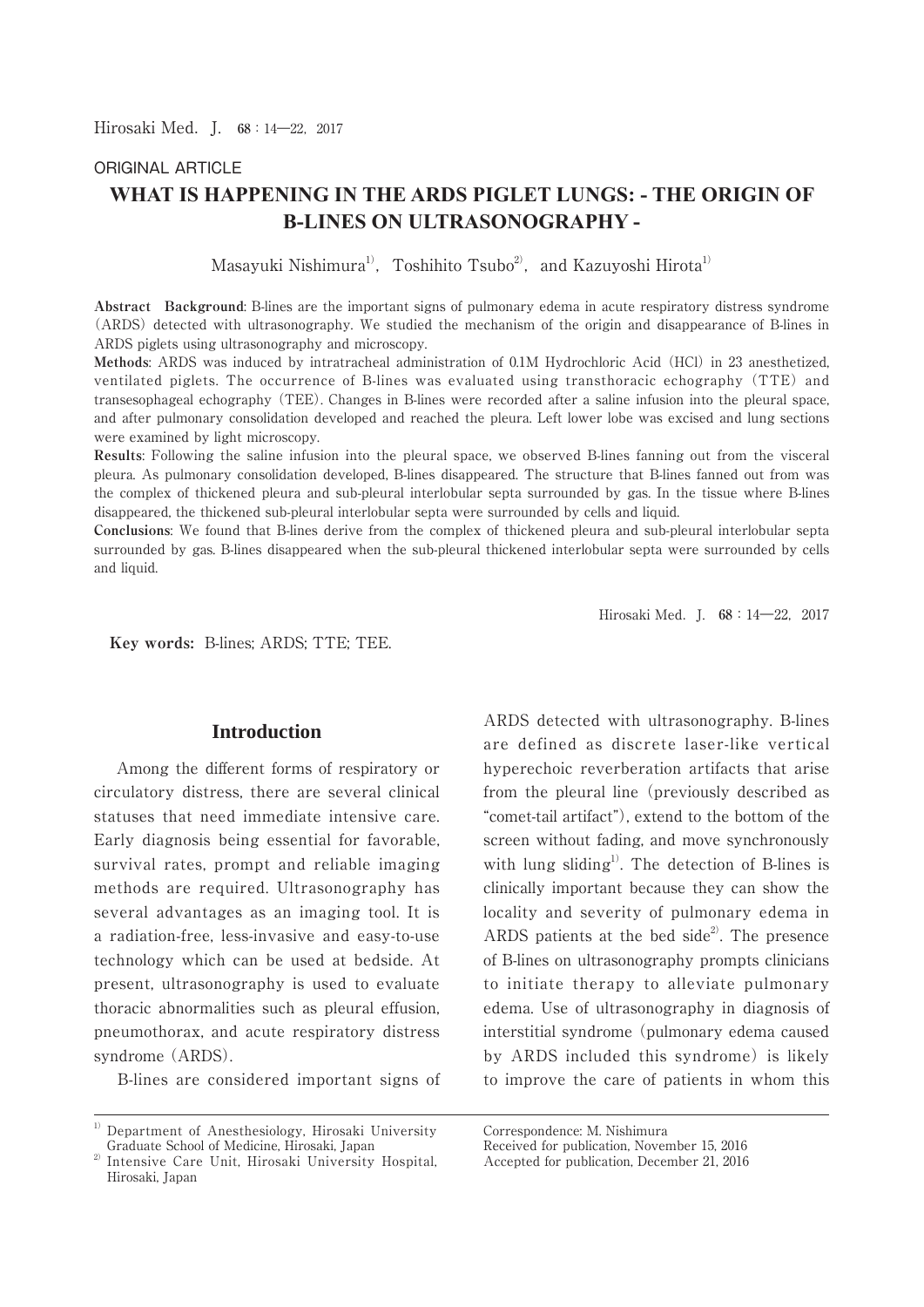diagnosis is possible  $^{1)}$ .

 The origin of B-lines has been investigated with computed tomography  $(CT)$  and chest radiography. It is believed that the B-lines come from water-thickened interlobular septa<sup>3)</sup>. However, the ability of CT and chest radiography to analyze small amounts of tissues is limited and B-lines originate from the complex of pleura and interlobular septa in our observation using an ARDS animal model. B-lines are well known to correlate with pulmonary artery wedge pressure, thoracic bioelectrical impedance, B type natriuretic peptides, and lung weight and density obtained from  $CT^{47}$ .

 The consolidated region of the lung is visualized with lung ultrasound as an echopoor or tissue like image, depending on the extent of air loss and fluid predominance, which is clearly different from the normal pattern<sup>1)</sup>. B-lines disappeared after the development of consolidation. There is no precise explanation for the disappearance of B-lines. Therefore, we studied their origin and the effects of consolidation on B-lines with ultrasonography and light microscopy.

 Positive end-expiratory pressure (PEEP) is employed to improve oxygenation in patients with ARDS and other abnormalities. PEEP has the potential to reduce the size of complexes of thickened pleura and subpleural interlobular septa. If the number of B-lines observed decreases after PEEP application, this supports the assumption that the complex of thickened pleura and sub-pleural interlobular septa is involved in the production of a B-lines. We also evaluated the change in extravascular lung water volume (EVLW) during PEEP application.

## **Methods**

 The experiment was performed in accordance with Guidelines for Animal Experimentation, Hirosaki University. A total of 23 piglets of both sexes weighing 25‒30 kg were used in this study. Figure 1 shows the allocation of the 23 piglets to each examination. The animals were anesthetized with intramuscular ketamine 20 mg/kg and intubated with a 7 mm tracheal tube. Anesthesia was maintained with propofol and pancuronium. Ringer's lactate was intravenously infused at a rate of 7 mL/kg/ h. Ventilation was begun (Servo-D respirator, Siemens-Elema, Stockholm, Sweden) at a tidal volume of 10 mL/kg, respiratory rate  $20-25$ breaths/min,  $F_1O_2$  0.4 and PEEP 0 cm  $H_2O$ .

 Ultrasonography was performed with the SONOS 7500 ultrasound system (Philips, Amsterdam, The Netherlands) equipped with a 5 MHz 64-element transesophageal multiplanar probe and a 3.5 MHz phased array transthoracic probe. Two-dimensional images were used to observe B-lines. Vertical artifacts that fanned out from the pleural line spreading to the edge of the screen were considered B-lines when observed by both transesophageal echography (TEE) and transthoracic echography (TTE).

 We found two windows for B-lines detection with TEE. One was the superior vena cava for observing the right pleura, and the other was the descending aorta for observing the left pleura. To study the effect of PEEP, we used two windows of the descending aorta at the mitral position and the superior vena cava. To study the effect of saline infusion and development of consolidation, we used the window of the descending aorta at the mitral position to observe the left lung. In TTE observation, we observed the change of the number of B-lines from the left anterior axillar. In both TEE and TTE we observed the number of B-lines on one screen.

 A dose of 0.1M HCl (1 ml/kg) was administered through the endotracheal tube with a fiberoptic bronchoscope as a guide. One hour later, after B-lines were observed, saline solution (10 mL/ kg) was injected into the left pleural space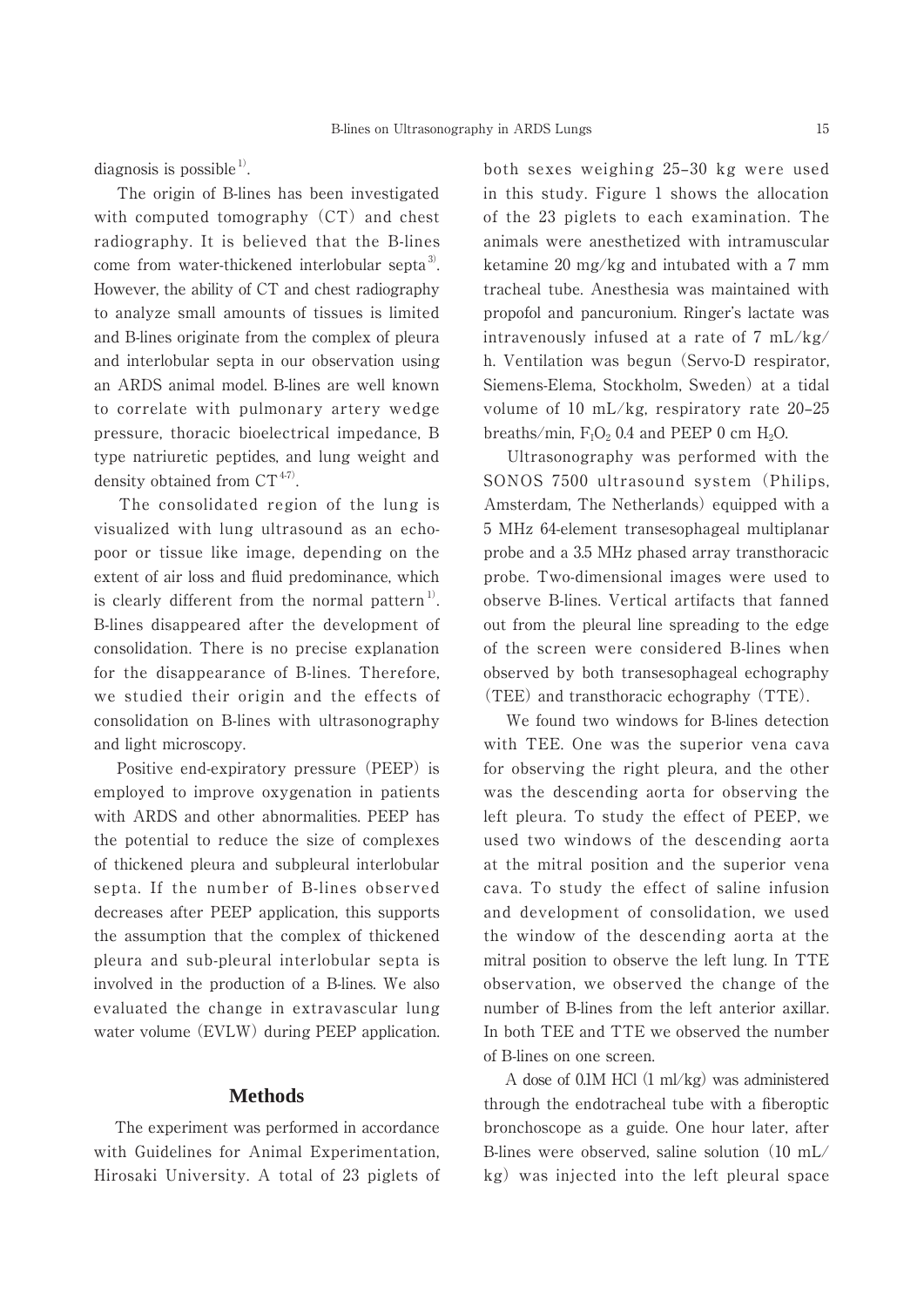

**Figure 1** Allocation of the piglets to each examination Fig. 1 shows the allocation of the 23 piglets to each examination.

(n=7) to clarify the role of the parietal and visceral pleura in the formation of B-lines. In another five piglets, B-lines were observed until consolidation developed and reached the pleura (n=5). Because pulmonary consolidation replaces gas, this procedure was designed to show the effect of gas and fluid on B-lines.

 Histological examination of the left lower lung was performed in a control group  $(n=2)$ , in another group after B-lines development  $(n=2)$  and in a third group after consolidation developed (n=5). Specimens were placed into 10% neutral buffered formalin for 24 hours at 4°C. The excised specimens were stained with hematoxylin and eosin using the standard protocol.

 Next, we evaluated the effect of PEEP on the formation of B-lines using another seven piglets  $(n=7)$ , employing the commercially available single thermal indicator-dilution technique system (PiCCO, Pulsion Medical Systems AG, Munich, Germany) to determine EVLW and cardiac output (CO). A central venous catheter and a 4 Fr femoral arterial catheter with a thermistor tip were inserted for measurement. Cold saline (8°C, 10 ml) was injected into the central venous catheter. The change in downstream temperature in the abdominal aorta was measured by the thermistor.

PEEP  $(5, 10, 15, 20, cm, H<sub>2</sub>O)$  was applied every three minutes under controlled mechanical ventilation in seven 0.1 M HClexposed piglets after B-lines appeared. Changes in the number of B-lines within the scanned area were investigated using a 5 MHz 64-element transesophageal multiplanar probe and 3.5 MHz transthoracic echo probe. Changes in systolic blood pressure, CO and EVLW were compared at PEEP 0 cm  $H_2O$  and 20 cm  $H_2O$ .

 A paired t-test was used for statistical analysis of the change in the number of B-lines before and after saline infusion in the pleural space. It was also used to analyze changes in blood pressure, CO and EVLW between PEEP 0 cm  $H<sub>2</sub>O$  and PEEP 20 cm  $H<sub>2</sub>O$ . One-way analysis of variance and the Newman-Keuls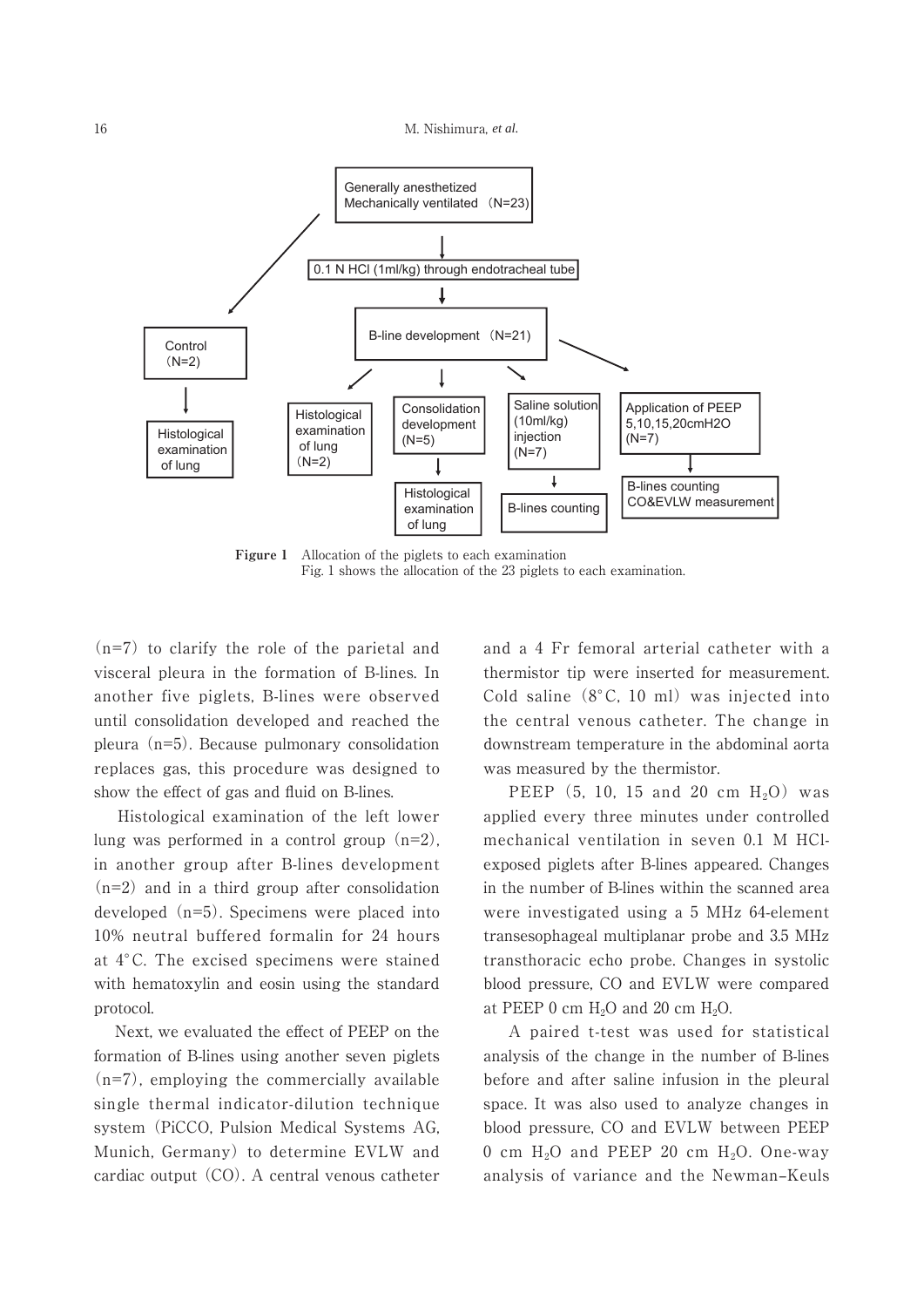

**Figure 2** Changes of B-lines observed with TEE

After 0.1N HCl injection, B-lines appeared. After saline injection, the B-lines appeared from the separated visceral pleura. However, the number of B-lines decreased. After consolidation developed and reached to the pleura, the B-lines disappeared. TEE: transesophageal echography, White arrow: B-lines

post hoc test for multiple comparisons were used for other analyses. *P*< 0.05 was considered statistically significant. All values are expressed as the mean  $\pm$  SD with their corresponding 95% confidence intervals (CIs). The power of this study was calculated using the GPower analysis program (http://www.gpower.hhu.de/). The power was above 0.8.

 Two observer determined the presence of B-lines. Observers were blinded to the experimental stage of the animal. Interobserver and intraobserver variability were evaluated in 60 randomly selected observation. Bland-Altman analysis was used to compare observers' measurement. The mean difference between the repeated mesurements on the same subjects by the same observer was small (mean 0.119, 95% CI:-0.055, 0.200). The mean difference between the repeated measurements on the same subjects by the different observer was also small (mean 0.118, 95% CI:-0.063, 0.280).

#### **Results**

 After HCl instillation, both TEE and TTE detected the appearance of B-lines. We found two windows for B-lines detection with TEE: the superior vena cava for observing the right pleura, and the descending aorta for observing the left pleura. TEE images of the pleura were similar to, but clearer than the TTE images.

Impact of saline-induced pleural effusion on B-lines:

 With TEE, through the descending aorta window the saline solution can be seen separating the pleural layers into parietal and visceral components. We found B-lines fanning out from the visceral pleura. The number of B-lines decreased from  $3.86 \pm 0.26$  (before saline infusion) to  $0.71 \pm 0.28$  after saline infusion (*p* < 0.001, 95% CI, 2.31 to 3.91). After the consolidation developed and reached the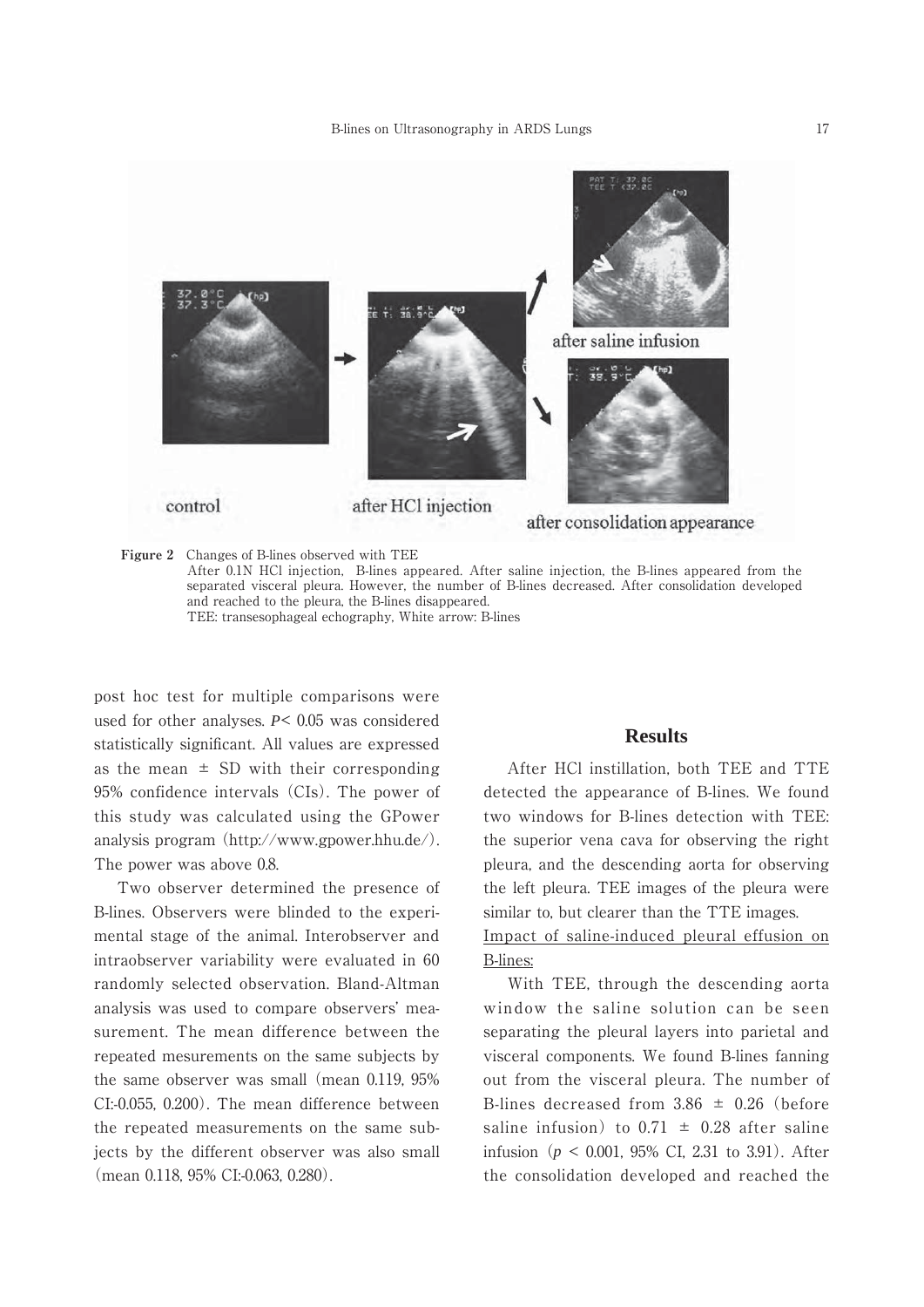

**Figure 3**  Images of the ARDS piglet lung observed with light microscopy A: In the image of control group, the complex of the thin visceral pleura and the intra alveolar septum is thin and cannot emit B-lines. B: In the image of after HCl injection group, the complex of the visceral pleura and the intra alveolar septum is thick enough and can emit B-lines. C: In the image of after consolidation reached to the pleura group, the alveolar around the septum was filled with cells and liquid. The complex cannot make the difference in acoustic impedance between the alveolar and the septum. Arrows indicate the complex of the thin visceral pleura and the intra alveolar septum.

pleura, B-lines disappeared (Figure 2). Histologic findings:

 In the lung section in which B-lines were seen to be fanning out, the only structure that could produce B-lines was the complex of thickened pleura and sub-pleural interlobular septa surrounded by gas. The thickness of the complex increased from 0.7 mm to more than 1.0 mm. The lung section showing that the B-lines had disappeared after consolidation had reached the sub-pleural parenchyma, also showed that the thickened interlobular septa were surrounded by cells and fluid (Figure 3). Impact of PEEP on the number of B-lines, hemodynamic indices and EVLW:

Increasing PEEP from 0 cm  $H_2O$  to 20 cm  $H<sub>2</sub>O$  changed the number of B-lines, hemodynamic indices and EVLW (Table 1). Systolic blood pressure decreased from  $121.9 \pm 121.9$ 3.5 mmHg to 87.3  $\pm$  4.7 mmHg ( $p < 0.001$ , 95%)

CI, 29.71 to 39.41); CO decreased from 3.34  $\pm$ 0.19 L/min to 2.61  $\pm$  0.24 L/min ( $p < 0.001$ , 95%) CI, 0.57 to 1.00); and EVLW increased from 321.1  $\pm$  13.1ml to 351.1  $\pm$  10.6 ml ( $p < 0.01$ , 95% CI,  $-47.40$  to 17.59). However, PaO2 and P/F ratio were  $128.6 \pm 38.7$ ,  $321.6 \pm 96.9$  at PEEP 0 cm H<sub>2</sub>O and  $125.4 \pm 46.1$ ,  $313.5 \pm 115.4$  at PEEP 20 cm H2O respectively. PaO2 and P/F ratio did not change significantly during PEEP application. When PEEP increased, the number of B-lines decreased. In the descending aorta window, the number decreased from  $3.42 \pm 0.53$  to  $0.28 \pm 0.48$ (*p* < 0.05, 95% CI, 2.79 to 3.48) and in the superior vena cava window they decreased from  $2.55 \pm 1$ 0.30 to 0.33  $\pm$  0.51 ( $p < 0.05$ , 95% CI, 1.06 to 2.94) (Figure 4). TTE imaging through the left lateral chest wall indicated that the number of B-lines decreased from 3.57  $\pm$  0.53 to 0.71  $\pm$  0.48 (*p* < 0.05, 95% CI, 2.50 to 3.20).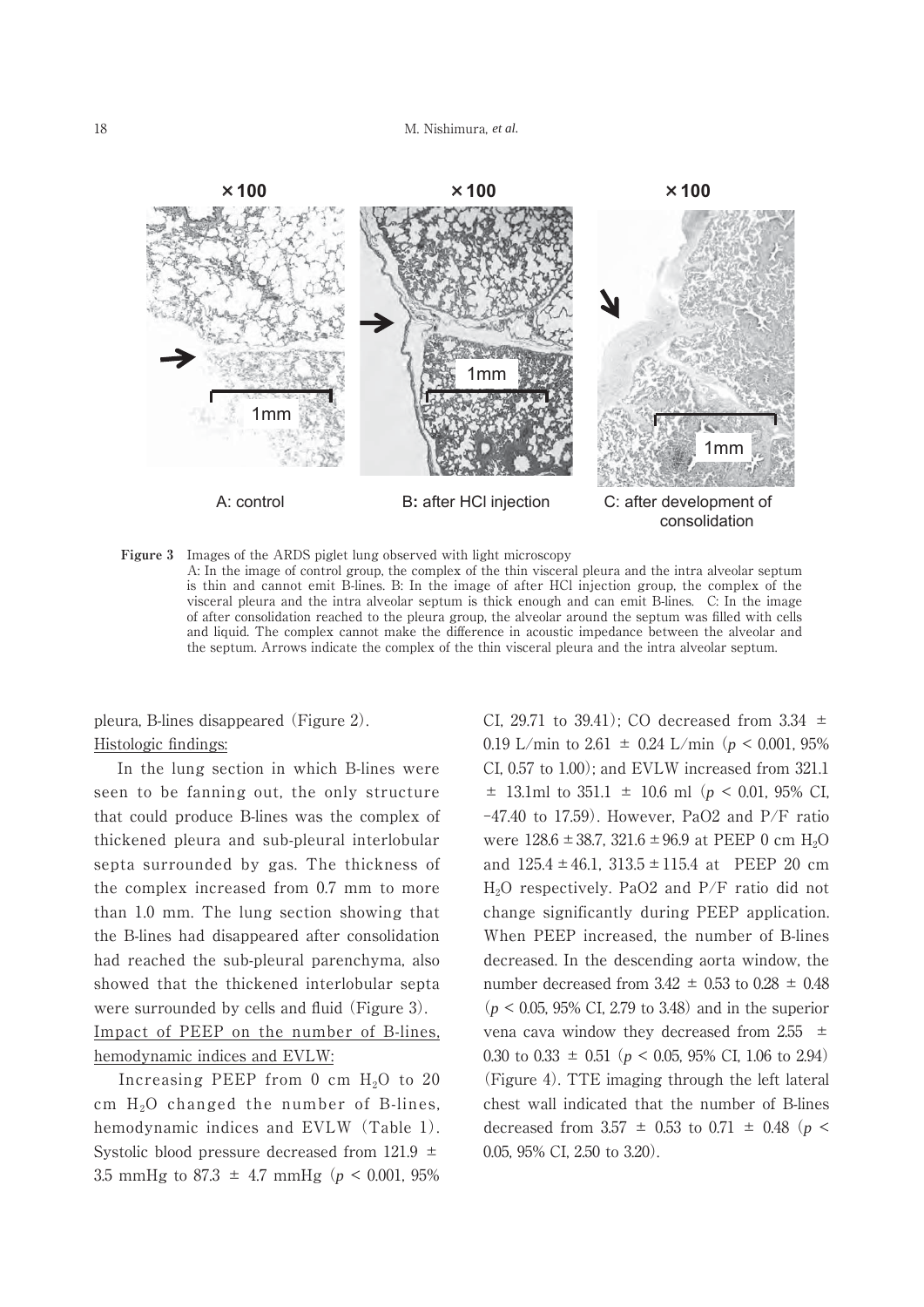| L.<br>۰, |  |
|----------|--|
|          |  |

|                                                  | PEEP (cm $H_2O$ ) |                              |
|--------------------------------------------------|-------------------|------------------------------|
|                                                  | $\left( \right)$  | 20                           |
| Number of B-lines (TEE: Descending Aorta)        | $3.42 \pm 0.53$   | $0.28 \pm 0.48$              |
| Number of B-lines (TEE: SVC)                     | $2.55 \pm 0.30$   | $0.33 \pm 0.5^*$             |
| Number of B-lines (TTE: Left lateral chest wall) | $3.57 \pm 0.53$   | $0.71 \pm 0.4^*$             |
| Systolic Blood pressure (mmHg)                   | $121.9 \pm 3.53$  | $87.3 \pm 4.7$ <sup>**</sup> |
| Cardiac Output (L/min)                           | $3.34 \pm 0.19$   | $2.61 \pm 0.24$ **           |
| $EVALW$ (ml)                                     | $321.1 \pm 13.1$  | $351.1 \pm 10.6$ **          |
|                                                  |                   |                              |

\**p*<0.05 \*\**p*<0.01



**Figure 4**  Effects of PEEP on the number of B-lines observed with TEE The graph and pictures show the changes of the number of B-lines observed with TEE from the SVC window or the descending aorta window. The number of B-lines decreased as PEEP increased. Arrows indicate B-lines observed with TEE. TEE: transesophageal echography, SVC: superior vena cava.

# **Discussion**

 B-lines are defined as discrete laser-like vertical hyperechoic reverberation artifacts that arise from the pleural line (previously described as "comet-tail artifact"), extend to the bottom of the screen without fading, and move synchronously with lung sliding<sup>1)</sup>. B-lines move with the lung sliding, spreading to the edge of the screen without fading. Reverberation occurs when there is a marked difference in acoustic impedance between a thick object and its surroundings. However, the thickness of the structure that creates B-lines is unknown. Lichtenstein et al suggested the diseased septum has a width of 0.7 mm, which remains under the power of ultrasonography but allows the generation of B-lines $\delta$ .

 Based on CT analysis, Lichtenstein et al. reported that B-lines derive from thickened interlobular septa<sup>3</sup>. Generally, the smallest size visible on CT ranges from 0.3 to 0.5 mm in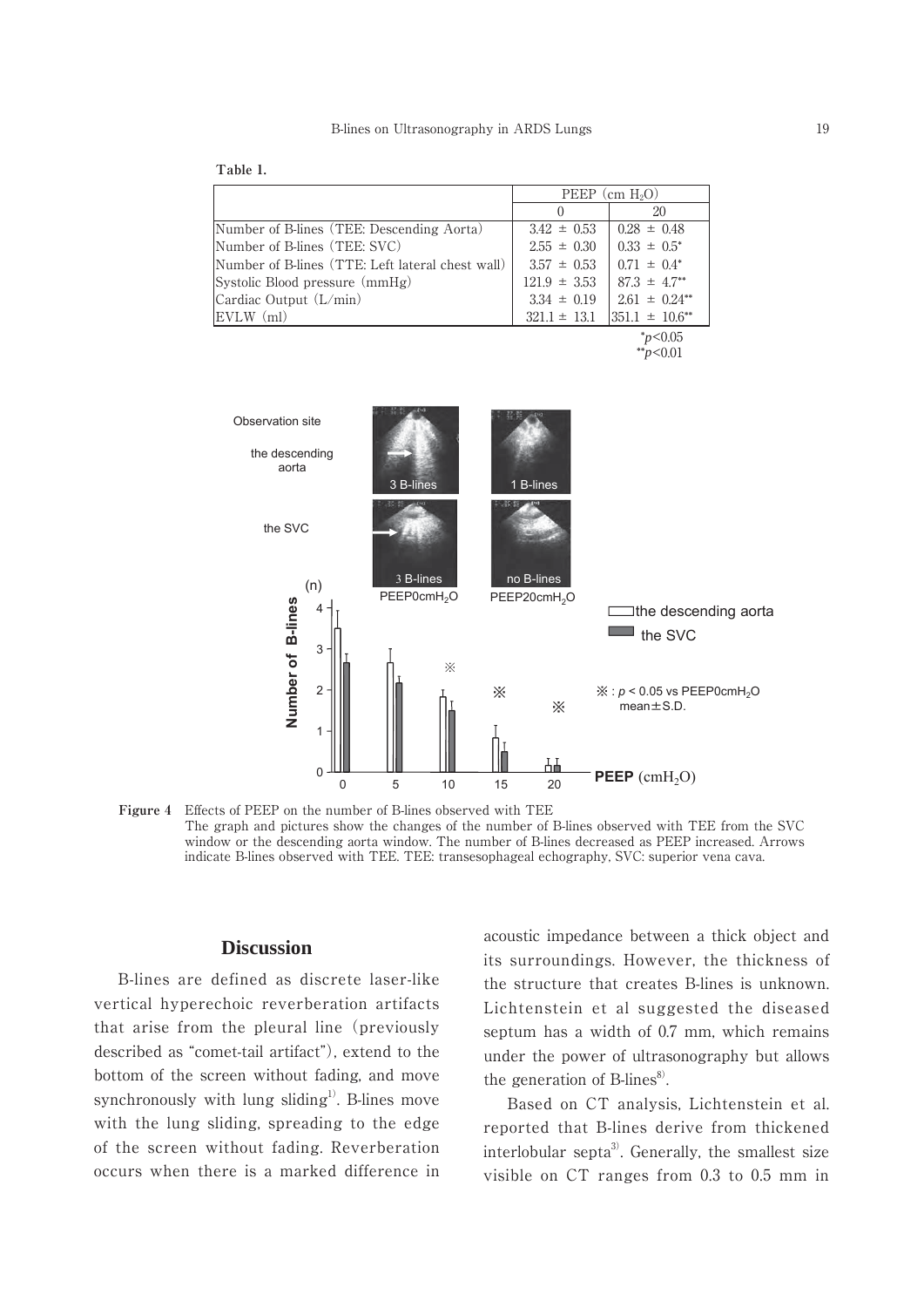diameter. Normal sub-pleural interlobular septa have a thickness of about 0.1  $mm<sup>9</sup>$ . Therefore, CT does not seem to be an appropriate tool to investigate the origin of B-lines. One report explains the origin of B-lines using microscopic imaging. The illustration provided did not contain the pleura, however, which is one of the most important factors in the creation of the  $artifacts<sup>10</sup>$ .

 Smargiassi et al. suggested the possible "generator" of B-lines as follows: 1) single or multiple interlobular and/ or intra lobular septa thickening: 2) increase of lung parenchymal water content (increased density): 3) increase of "tissue" content of the lung parenchyma (increased density): 4) diminution of ventilation and porosity due to anycause (increased density): 5) micronodules, pleural irregularities and sub-pleural microconsolidations<sup>11)</sup>. In the lung section where B-lines could be seen to be fanning out, the only structure that could have produced B-lines was the complex of thickened pleura and sub-pleural interlobular septa surrounded by gas. These thickened pleura and sub-pleural interlobular septa were connected and appeared to be the same tissue that was observed with microscopy. After an injection of saline, B-lines were found to have derived from the sub-pleural area under the visceral pleura. However, the number of B-lines had decreased. Although the parietal pleura is not essential for B-lines formation, a thickened parietal pleura increases the number of B-lines by increasing the thickness of the pleural complex.

 After consolidation development reaches the sub-pleural parenchyma, B-lines disappear. Consolidation occurs when the permeability of the membrane increases because of direct or indirect lung injury, resulting in a marked increase in the amount of cells, liquid and protein leaving the vascular space<sup>12)</sup>. Smargiassi et al. used a contrast medium and classified the consolidation pattern as 1) inflammatory consolidation, 2) consolidation associated with pulmonary embolism, 3) atelectasis, 4) neoplasm. Our observed consolidation corresponded to inflammatory consolidation<sup>11)</sup>. Without gas in the alveoli, there is no difference in acoustic impedance between the alveoli and the septa. After consolidation reaches the sub-pleura, the parenchyma becomes dense, and the complex of thickened pleura and sub-pleural interlobular septa can no longer produce B-lines.

 TEE is used to observe the heart and vessels. It is also used to investigate pulmonary diseases such as pleural effusion, atelectasis, and  $ARDS<sup>13</sup>$ , <sup>14)</sup>. TEE can examine the mediastinal pleura, which cannot be observed by TTE. By combining TTE and TEE, it is possible to observe a wider area of the pleural membrane. In this study using piglets, major vessels appeared to be intact and did not affect the number of B-lines. However, in clinical situations, the vessels themselves have been reported to cause reverberation because of calcification in the aortic wall or insertion of vascular catheters $^{15)}$ .

 In this study, PEEP decreased the number of B-lines that could be seen in the scanned area. The number of B-lines began to decrease within one second of PEEP application.EVLW measured with the PiCCO system increased after PEEP 20cmH2O application. Therefore one possibility is that increased EVLW reduced the number of these complexes surrounded by gas and reduced the number of B-lines.This supports the involvement of the complex of thickened pleura and sub-pleural interlobular septa surrounded by gas in producing the artifacts.

### **Limitations**

 In both TEE and TTE, we observed the number of B-lines appearing on one screen. Observing the number of B-lines on one screen lacks the information provided by three dimen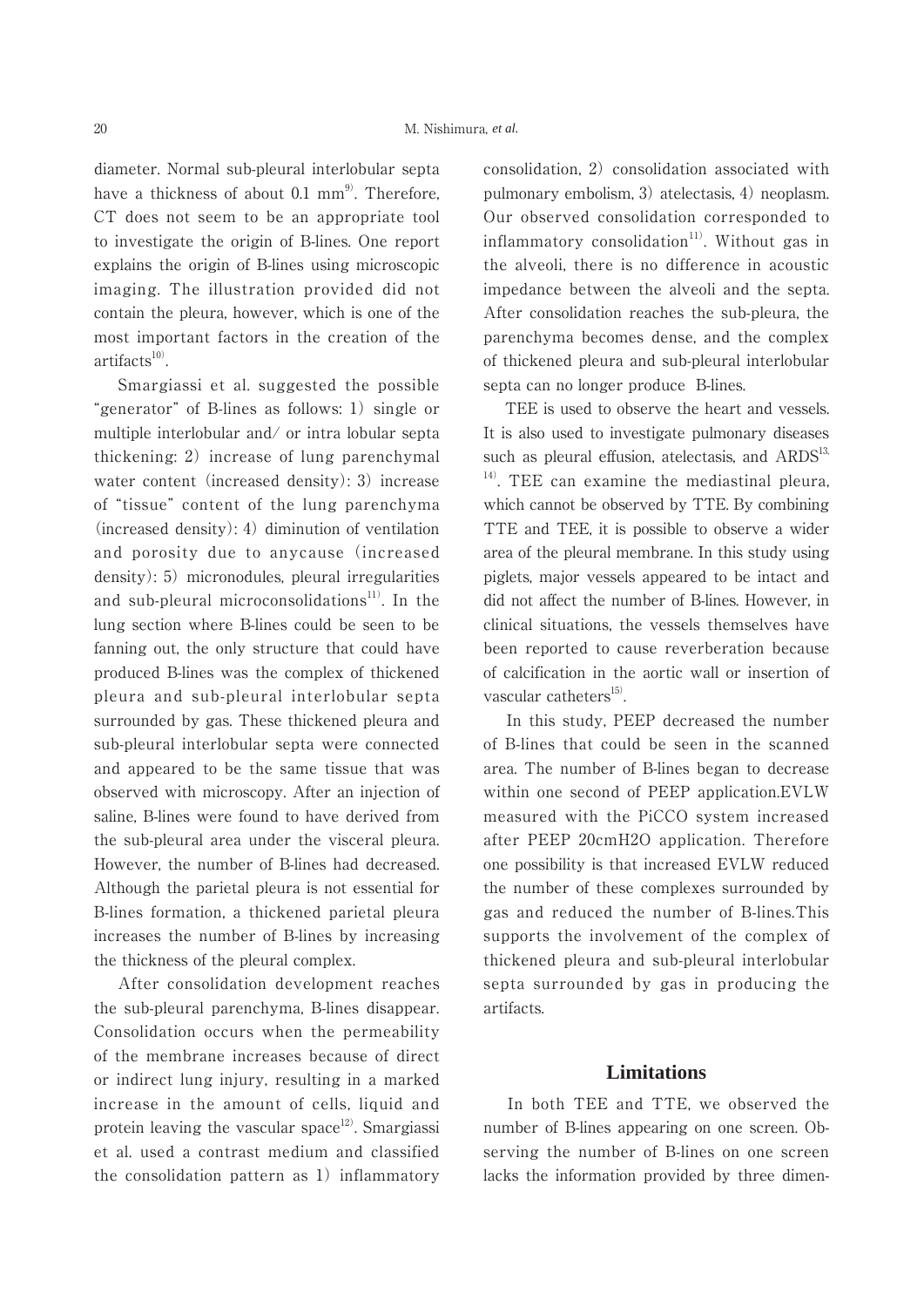sional viewing. Volpicelli et al. and Rademacher et al. recommended scanning eight regions of the thorax to observe the number of B-lines in humans and dogs, respectively, with  $TTE^{2,16}$ . However, scanning many regions was not adequate to observe the rapid change of the number of B-lines caused by PEEP in our experiment. In addition, no method has yet been recommended to observe the number of B-lines with TEE.

 CO is one of the major factors for calculating EVLW using the PiCCO system. Various studies have found good correlation in CO measurement with the PiCCO system and pulmonary artery catheter. However, Schlöglhofer et al. reported that CO measurement based on PiCCO shows only limited agreement with intermittent bolus thermodilution during hemodynamic instability<sup>17)</sup>. Therefore, there is a possibility that EVLW measured by PiCCO during PEEP application does not truly reflect EVLW.

### **Conclusion**

 This study performed ultrasonic, hemodynamic and histo-pathological studies to determine origin of B-lines. B-lines consist of the complex of thickened pleura and sub-pleural interlobular septa surrounded by gas. Consolidation erases B-lines by eliminating the gas around the interlobular septa. PEEP thus reduces the number of B-lines.

### **References**

- 1)Volpicelli G, Elbarbary M, Blaivas M, Lichtenstein DA, Mathis G, Kirkpatrick AW, Melniker L,et al. International evidence-based recommendations for point-of-care lung ultrasound. Intensive Care Med. 2012;38:577-91.
- 2)Volpicelli G, Mussa A, Garofalo G, Cardinale L, Casoli G, Perotto F, Fava C, Frascisco M. Bedside lung ultrasound in the assessment of alveolar-interstitial syndrome. Am J Emerg Med. 2006;24:689-96.
- 3)Lichtenstein D, Mézière G, Biderman P, Gepner A, Barré O. The comet-tail artifact. An ultrasound sign of alveolar-interstitial syndrome. Am J Respir Crit Care Med. 1997;156:1640-6.
- 4)Lichtenstein DA, Mezière GA, Laqoueyte JF, Biderman P, Goldstein I, Gepner A. A-lines and B-lines: lung ultrasound as a bedside tool for predicting pulmonary artery occlusion pressure in the critically ill. Chest 2009;136:1014-20.
- 5)Manson WC, Bonz JW, Carmody K, Osborne M, Moore CL. Identification of sonographic B-lines with linear transducer predicts elevated B-type natriuretic peptide level. West J Emerg Med. 2011; 12:102-6.
- 6)Donadio C, Bozzoli L, Colombini E, Pisanu G, Ricchiuti G, Picano E, Gargani L. Effective and timely evaluation of pulmonary congestion: qualitative comparison between lung ultrasound and thoracic bioelectrical impedance in maintenance hemodialysis patients. Medicine. 2015;94:e473.
- 7)Baldi G, Gargani L, Abramo A, D'Errico L, Caramella D, Picano E, Giunta F, Forfori F. Lung water assessment by lung ultrasonography in intensive care: a pilot study. Intensive Care Med. 2013;39:74-84.
- 8)Lichtenstein DA. Ultrasound in the management of thoracic disease. Crit Care Med. 2007;35:S250- 61.
- 9)Webb WR, Müller NL, Naidich DP. High resolution  $CT$  of the lung.  $4<sup>th</sup>$  ed. Philadelphia, PA: Lippincott Williams and Wilkins, 2009
- 10)Jambrik Z, Monti S, Coppola V, Agricola E, Mottola G, Miniati M, Picano E. Usefulness of ultrasound lung comets as a nonradiologic sign of extravascular lung water. Am J Cardiol. 2004; 93:1265-70.
- 11)Smargiassi A, Inchingolo R, Soldati G, Copetti R, Marchetti G, Zanforlin A, Giannuzzi R, et al. The role of chest ultrasonography in the management of respiratory diseases: document II. Multidiscip Respir Med. 2013;8:55.
- 12)Ware LB, Matthay MA. Acute Pulmonary Edema. N Engl J Med. 2005;353:2788-96.
- 13)Tsubo T, Yatsu Y, Tanabe T, Okawa H, Ishihara